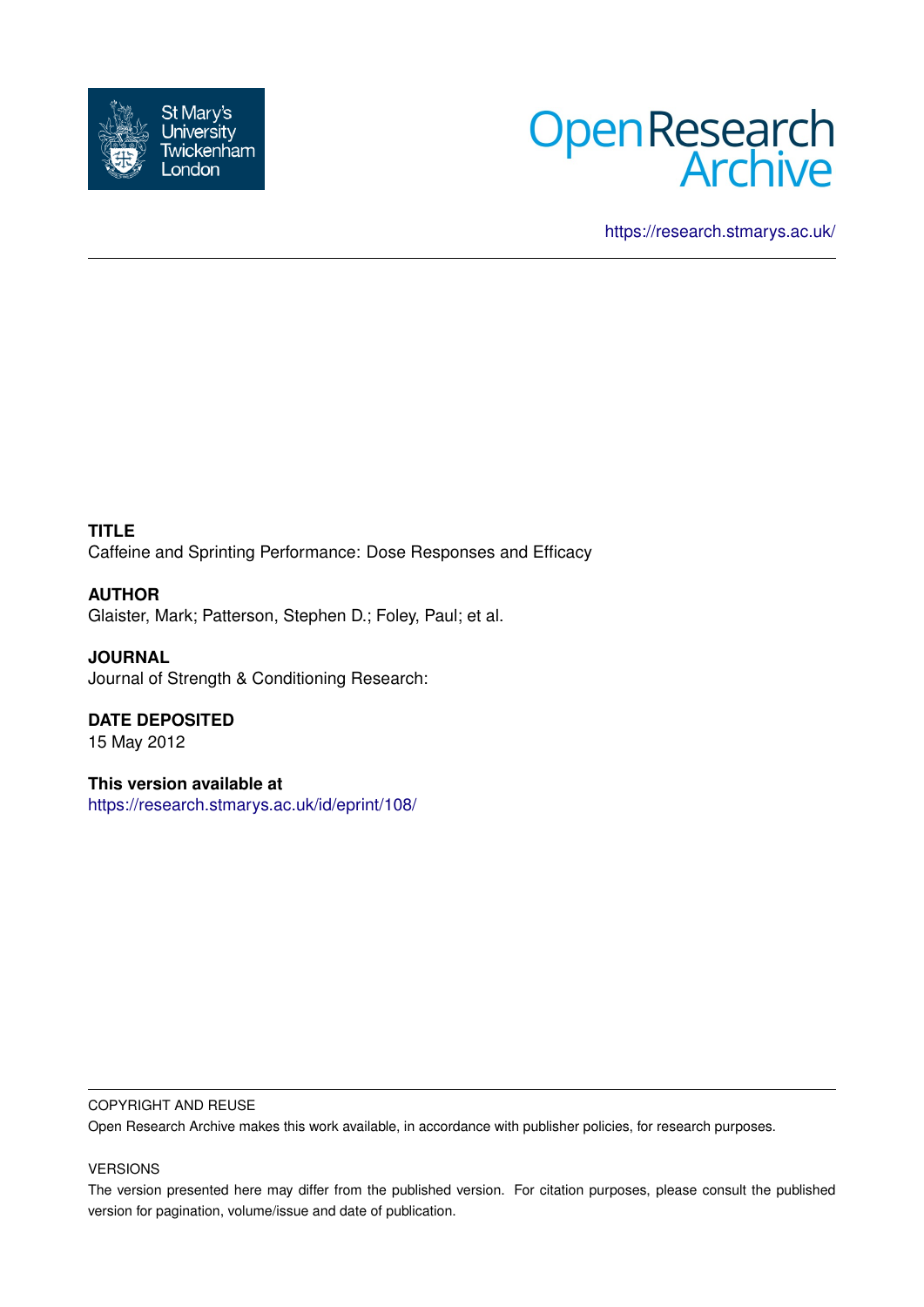# **Caffeine and sprinting performance: dose responses and efficacy**

MARK GLAISTER<sup>1</sup>, STEPHEN D. PATTERSON<sup>1</sup>, PAUL FOLEY<sup>2</sup>, CHARLES R. PEDLAR $^1$ , JOHN R. PATTISON $^1$ , AND GILLIAN MCINNES $^1$ .

# **Affiliation**

<sup>1</sup> School of Human Sciences, St Mary's University College, Strawberry Hill, Twickenham *TW1 4SX, UK*. 2 *School of Health Sciences, UWIC, Cardiff CF5 2YB, UK*

# **Corresponding Author:**

Dr M Glaister

School of Human Sciences

St Mary's University College

Waldegrave Road

Strawberry Hill

Twickenham, UK.

Phone: 0208 240 4012

Fax: 0208 240 4212

E-mail: Glaistem@smuc.ac.uk

Brief running head: Caffeine and sprinting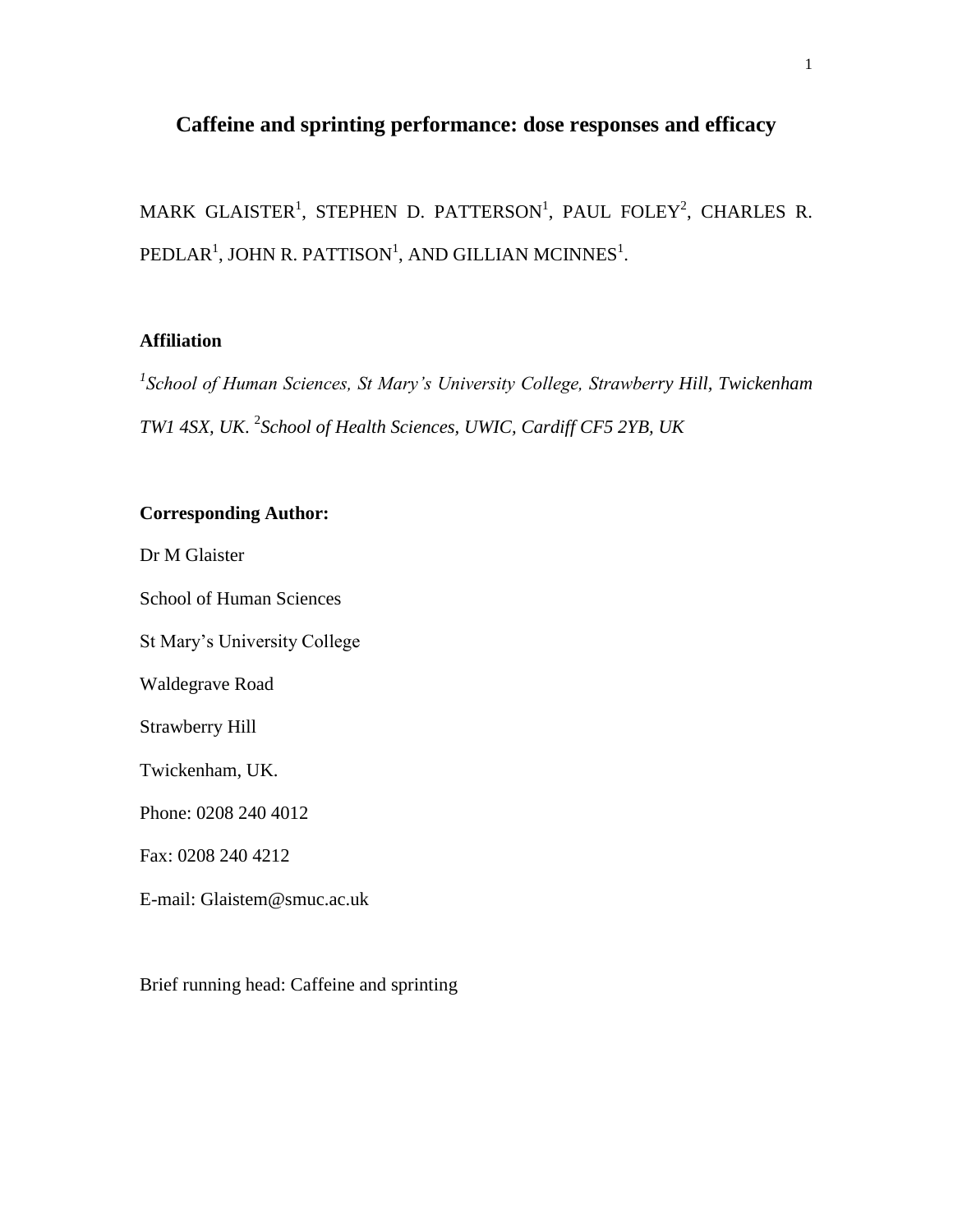# **ABSTRACT**

The aims of this study were to evaluate the effects of caffeine supplementation on sprint cycling performance and to determine if there was a dose-response effect. Using a randomised, double-blind, placebo-controlled design, 17 well-trained males (age, height, and body mass:  $24 \pm 6$  years,  $1.82 \pm 0.06$  m, and  $82.2 \pm 6.9$  kg, respectively) completed seven maximal 10 s sprint trials on an electromagnetically-braked cycle ergometer. Apart from Trial 1 (familiarisation), all trials involved subjects ingesting a gelatine capsule containing either caffeine or placebo (maltodextrin) one hour prior to each sprint. To examine dose-response effects, caffeine doses of 2, 4, 6, 8, and 10 mg·kg body mass<sup>-1</sup> were used. There were no significant ( $p \geq 0.05$ ) differences in baseline measures of plasma caffeine concentration prior to each trial (grand mean:  $0.14 \pm 0.28 \,\mu$ g.ml<sup>-1</sup>). There was, however, a significant supplement  $\times$  time interaction ( $p < 0.001$ ), with larger caffeine doses producing higher post-supplementation plasma caffeine levels. In comparison with placebo, caffeine had no significant effect on peak power  $(p = 0.11)$ , mean power ( $p = 0.55$ ), or time to peak power ( $p = 0.17$ ). There was also no significant effect of supplementation on pre-trial blood lactate ( $p = 0.58$ ), but there was a significant time effect  $(p = 0.001)$ , with blood lactate reducing over the 50 minute postsupplementation rest period from 1.29  $\pm$  0.36 mmol $\cdot$ L<sup>-1</sup> to 1.06  $\pm$  0.33 mmol $\cdot$ L<sup>-1</sup>. The results of this study show that caffeine supplementation has no effect on short-duration sprint cycling performance, irrespective of the dosage used.

*Key words*: Methylxanthine, Wingate, sprinting, ergogenic.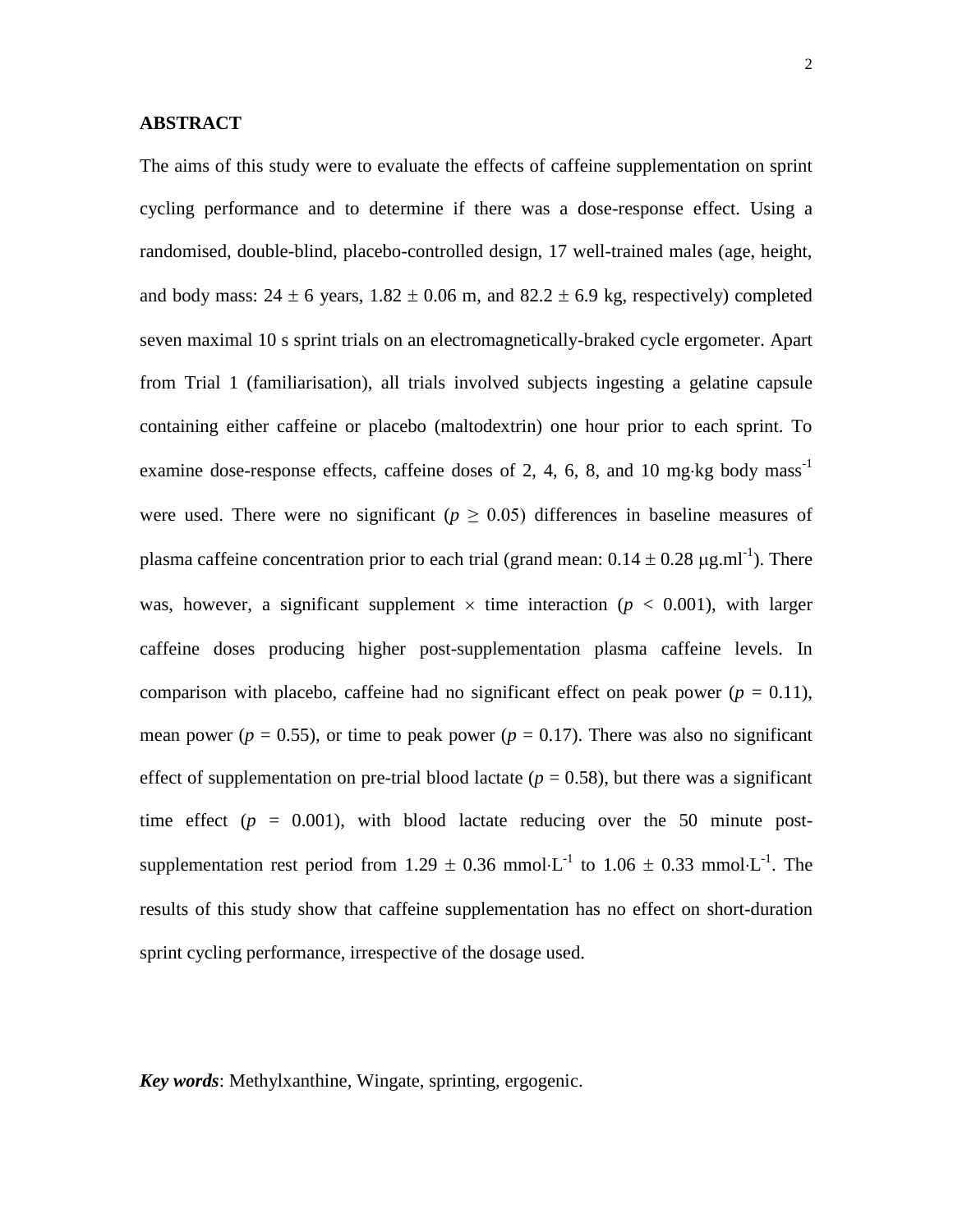# **INTRODUCTION**

Caffeine, a trimethylxanthine, is one of the most commonly consumed drugs in the world, with no apparent long-term adverse health effects (17). Despite being previously on the World Anti-Doping Agency (WADA) list of controlled substances (> 12  $\mu$ g·ml<sup>-1</sup> in urine was considered a doping offence), its removal in 2004 opened up the potential for athletes to exploit its ergogenic potential. Research into the effects of caffeine on athletic performance has been focused largely around endurance exercise, particularly since early research hypothesised a glycogen-sparing mode-of-action. Although evidence of a positive effect on endurance is considerable (5), the shift to a central nervous system mediated mode of action (via adenosine receptor antagonism) has led researchers to also consider the effects of caffeine on shorter and more intense exercise paradigms. Research into the effects of caffeine on speed-endurance events (60 – 180 s) and multiple sprint events tends to support a positive effect (8). Indeed, in a recent investigation from this laboratory, caffeine supplementation was found to increase sprint performance in the early stages of a  $12 \times 30$  m multiple sprint test (10). Moreover, the magnitude of the improvement in fastest sprint time was evenly distributed across each 10 m split, suggesting potential benefits over longer sprint durations and single sprint events. In contrast, research into the effects of caffeine on single bouts of brief maximal work (primarily focused on 30 s Wingate anaerobic tests) generally, though not always  $(1,21)$ , fails to show any performance effects  $(3,7,14,15,16,20,22)$ . However, the possibility of pacing strategies influencing sprint durations of around 30 s, even in welltrained individuals, is a confounding factor (23). Indeed, several factors such as: poor sample sizes; use of untrained participants; failure to test resting plasma/urine caffeine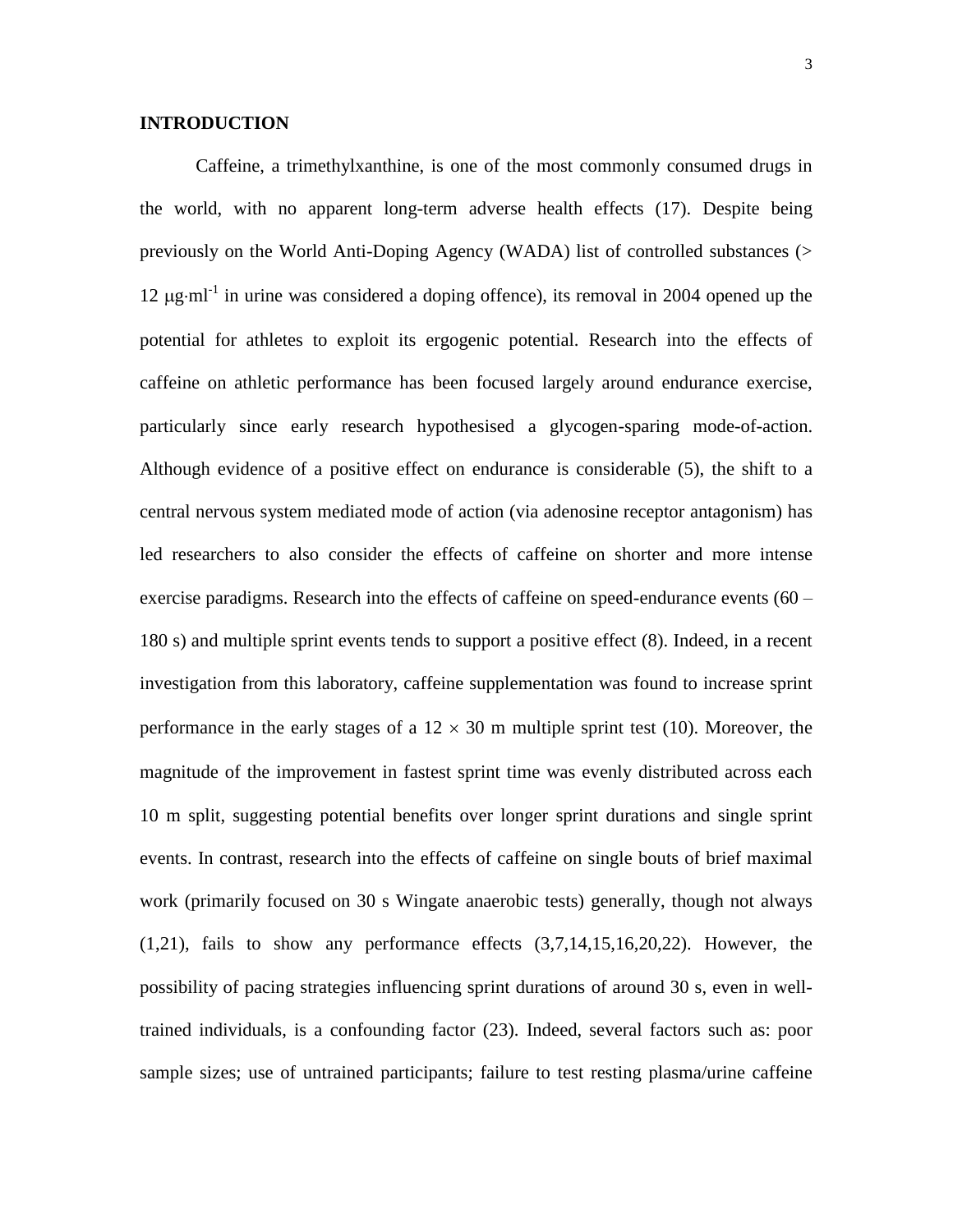concentrations; inadequate placebos; and the use of fixed rather than relative caffeine doses, may explain why research into the effects of caffeine on high-intensity exercise has many discrepancies.

The primary aim of the present study was to address the aforementioned methodological limitations in order to investigate the effects of acute caffeine ingestion on brief (10 s) maximal sprint cycling performance. In addition, the study aimed to investigate whether, as with endurance performance, effects followed a dose-related response (4,13). Finally, several investigations have observed elevations in blood lactate following caffeine supplementation. If those elevations cannot be explained by a caffeine-induced increase in lactate production by the working muscles (12), then supplementation should lead to an increase in resting blood lactate concentrations. Therefore, a final aim of the present study was to investigate the effects of caffeine supplementation on resting blood lactate concentrations.

# **METHODS**

#### *Experimental Approach to the Problem*

All subjects completed seven maximal 10 s sprint trials on an electromagneticallybraked cycle ergometer (Lode Excalibur Sport, Groningen, Holland), which was fitted with standard pedals, toe-clips, and straps, and interfaced with a computer to enable highfrequency logging of the flywheel angular velocity. Trial 1 was a familiarisation test to limit the effects of learning on the outcome of the experiment and involved no blood sampling. In the remaining trials, which were randomised and conducted in a double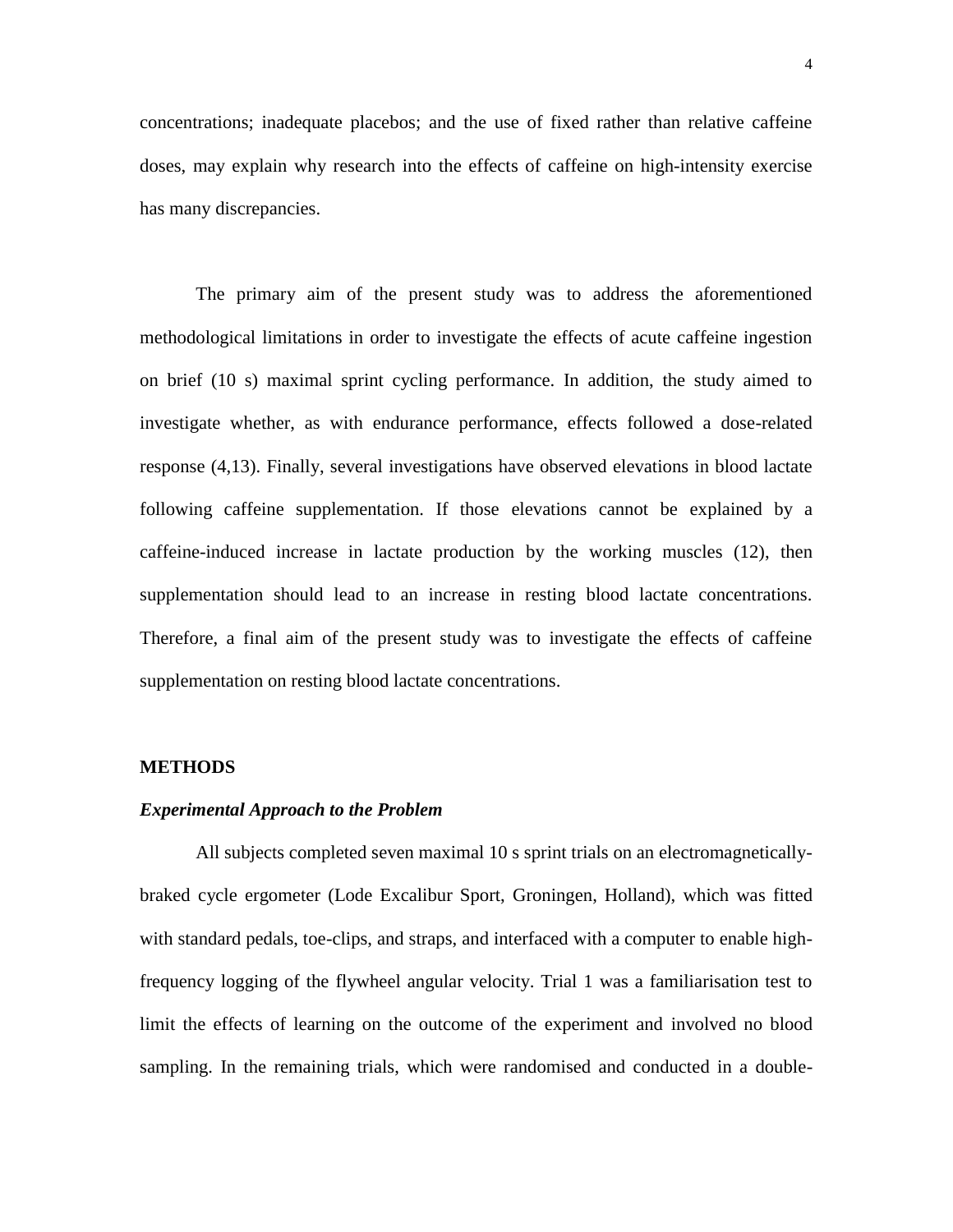blind manner, subjects consumed a gelatine capsule containing either 2, 4, 6, 8, or 10 mg·kg bm<sup>-1</sup> of caffeine (My Protein, Manchester, UK), or the same volume (4 mg·kg  $bm^{-1}$ ) and colour of placebo (maltodextrin: My Protein, Manchester, UK). All trials were completed at approximately the same time of day with a minimum of 48 hours between each. Subjects were instructed to maintain their normal diet throughout the testing period, to avoid food and drink in the hour before testing, and to avoid strenuous exercise 24 hours prior to each trial. Subjects were provided with a list of dietary sources of caffeine and asked to refrain from consuming these 48 hours prior to each trial. A questionnaire was used to establish typical daily caffeine consumption.

#### *Subjects*

Seventeen male strength & conditioning and sport science students volunteered for the study which was approved by St Mary's University College Ethics Committee. Prior to testing, subjects received written and verbal instructions regarding the nature of the investigation and completed a training history questionnaire, which indicated that all had been actively involved in sport for approximately 12 years. Times spent training and competing each week were reported as  $8.8 \pm 7.2$  hours and  $3.9 \pm 4.2$  hours, respectively. Prior to commencement of the study, all subjects completed a health-screening questionnaire and provided written informed consent. Means ± standard deviation for age, height, body mass (bm), and body fat (9) of the subjects were:  $24 \pm 6$  years,  $1.82 \pm 6$ 0.06 m,  $82.2 \pm 6.9$  kg, and  $13.5 \pm 3.4$ %, respectively.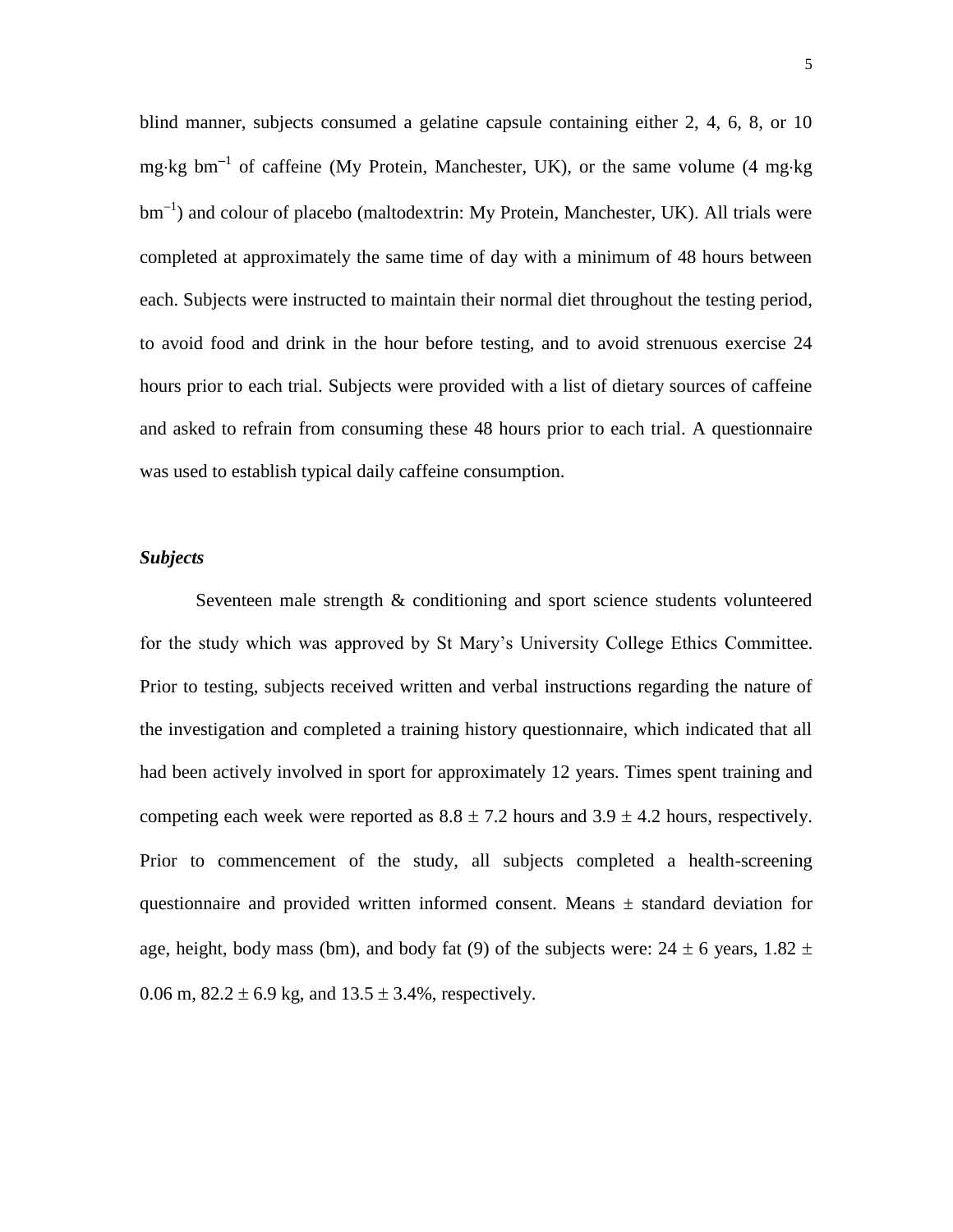### *Procedures*

All testing was conducted in a laboratory which was thermostatically controlled at 18<sup>o</sup>C. On arrival at the testing facility, and after approximately five minutes of seated rest, resting blood samples ( $\sim$  5 ml) were drawn from a branch of the basilic vein and collected in plain siliconised tubes. At the same time, blood samples were obtained from the earlobe via capillary puncture for the evaluation of blood lactate. Subjects then consumed the supplement after which they rested for 50 minutes before the same blood sampling procedures were repeated. Venous blood samples were allowed to clot at room temperature before being centrifuged at 2000 rpm for 20 minutes, with subsequently decanted serum samples frozen at  $-20^{\circ}$ C until analysed for caffeine and primary metabolite content using high-performance liquid chromatography (HPLC). Capillary blood samples were analysed for lactate content using an automated analyser (Biosen C-Line, EKF Diagnostic, Ebendorfer Chaussee 3, Germany). The analyser was calibrated before all trials in accordance with the manufacturer's instructions.

After blood sampling procedures were completed, subjects performed a standardised warm-up comprising 3.5 minutes of cycling at 120 W using a cadence of 80 rpm after which subjects were asked to indicate on a 20 cm visual analogue scale (ranging from 'not ready' to 'very ready') their perceived readiness to perform the forthcoming 10 s sprint. Subjects then performed two 5 s maximal practice sprints interspersed with 30 s of passive recovery, followed by another minute of cycling at 120 W (see Figure 1). The saddle height and handlebar position for each subject were determined before the first trial and remained constant for all subsequent trials. On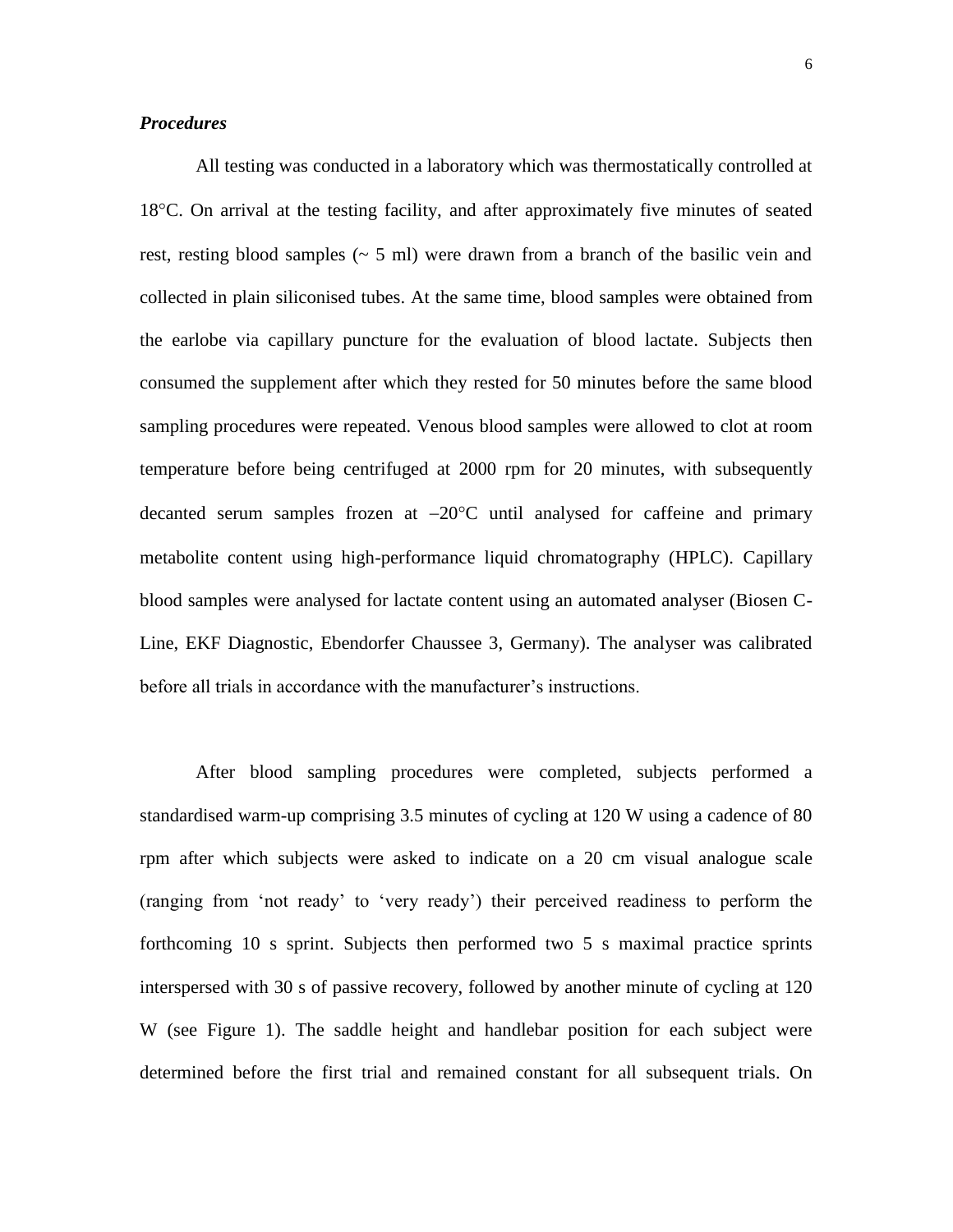completion of the warm up and starting from a stationary position, subjects performed a 10 s maximal sprint against a torque factor of  $0.7 \times$  bm. Subjects were verbally encouraged to give maximal effort during all trials. After each trial, subjects completed a cool-down by cycling at 120 W for a minimum of two minutes.



**Figure 1**. Schematic of the experimental protocol to investigate the effects of caffeine supplementation on 10 s sprint cycling performance.

### *Statistical Analyses*

All data were analysed using the Statistical Package for the Social Sciences (SPSS Inc., Chicago, IL). Measures of centrality and spread are presented as means  $\pm$  standard deviation. The effects of supplementation on serum caffeine concentrations and blood lactate were analysed using a two-way (time  $\times$  dose) ANOVA. The effects of caffeine dose on perceived readiness and on key sprint performance outcomes of peak power, mean power, and time to peak power were analysed using a one-way ANOVA. α was set at 0.05 for all comparisons and significant effects were followed up using Bonferroni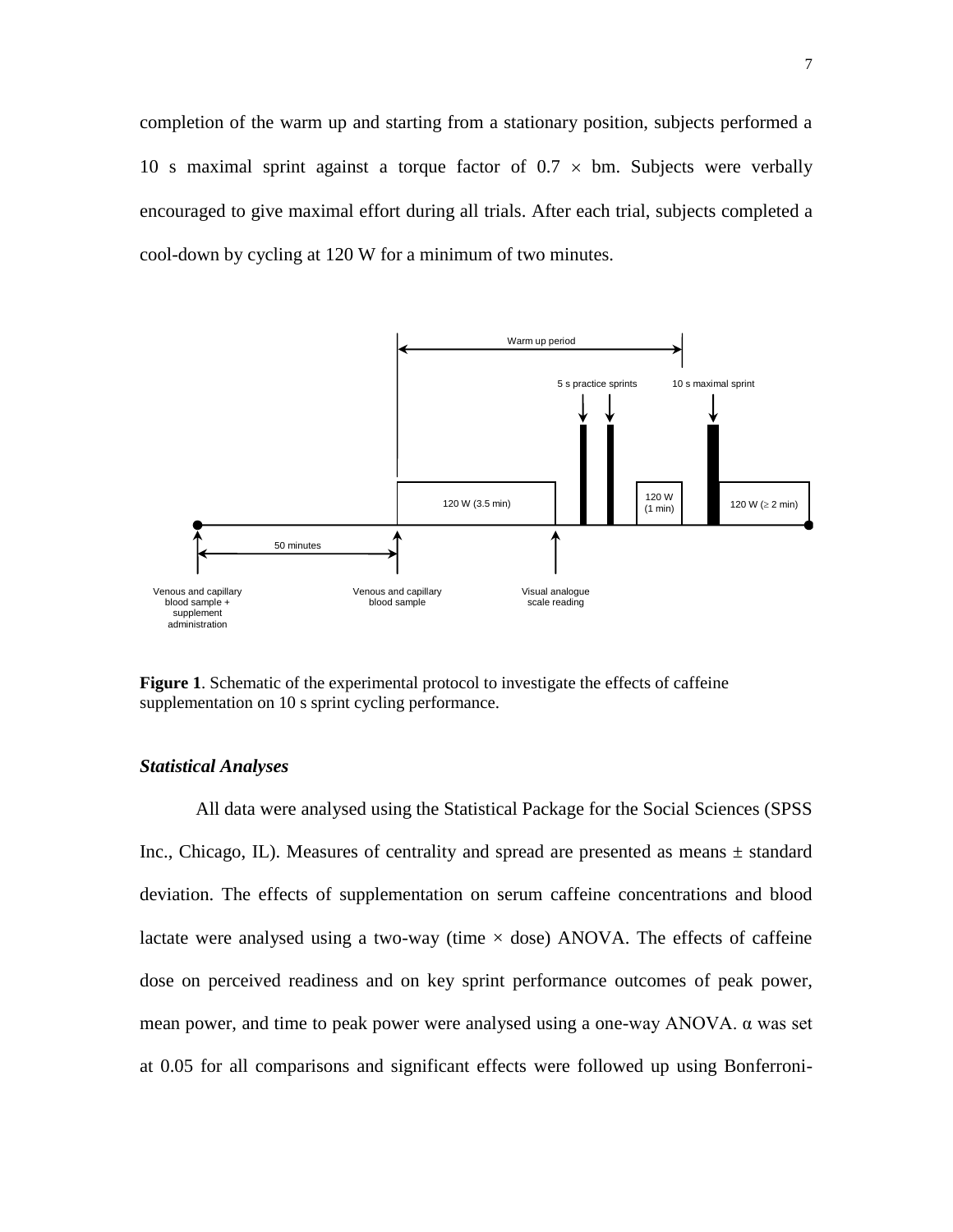adjusted *post hoc* analyses. The above analyses provided 95% confidence limits for all outcomes.

#### **RESULTS**

Analysis of the caffeine questionnaire data revealed that normal mean daily caffeine consumption of the subjects was  $261 \pm 224$  mg (range:  $10 - 677$  mg). Analysis of the serum data (Table 1) revealed significant effects of time ( $F_{(1,16)} = 297.64$ ,  $p <$ 0.001), dose  $(F_{(2.7, 43.3)} = 32.89, p < 0.001)$ , and time  $\times$  dose  $(F_{(2.7, 42.7)} = 33.48, p < 0.001)$ . *Post hoc* analyses showed that there were no significant differences in baseline serum caffeine concentrations obtained prior to each trial. In contrast, apart from placebo ( $p =$ 0.299), significant increases in serum caffeine concentrations were observed between baseline and post-supplementation samples ( $p < 0.001$ ). The time  $\times$  dose interaction supported a dose-response effect of supplementation with higher doses producing higher serum caffeine concentrations; though not all *post hoc* comparisons were statistically significant (see Table 1). Blood lactate decreased significantly ( $F_{(1,16)} = 18.32$ ,  $p < 0.001$ ) from baseline to post-supplementation (mean change:  $0.22 \text{ mmol·L}^{-1}$ ; 95% likely range: 0.11 to 0.34 mmol⋅L<sup>-1</sup>); but there was no effect of caffeine dose ( $F_{(5, 80)} = 0.76$ ,  $p =$ 0.581), and no time  $\times$  dose interaction ( $F_{(5,80)} = 1.74$ ,  $p = 0.135$ ) (Table 1). There was a significant effect of supplementation on perceived readiness ( $F_{(5,80)} = 5.30, p < 0.001$ ), with placebo resulting in significantly lower scores than the 2, 8, and 10 mg caffeine doses (Table 1). Supplementation had no significant effect on sprint performance measures of peak power ( $F_{(5,80)} = 1.88$ ,  $p = 0.108$ ), mean power ( $F_{(5,80)} = 0.80$ ,  $p = 0.552$ ), or time to peak power  $(F_{(3,63,58,15)} = 1.68, p = 0.172)$  (see Table 2).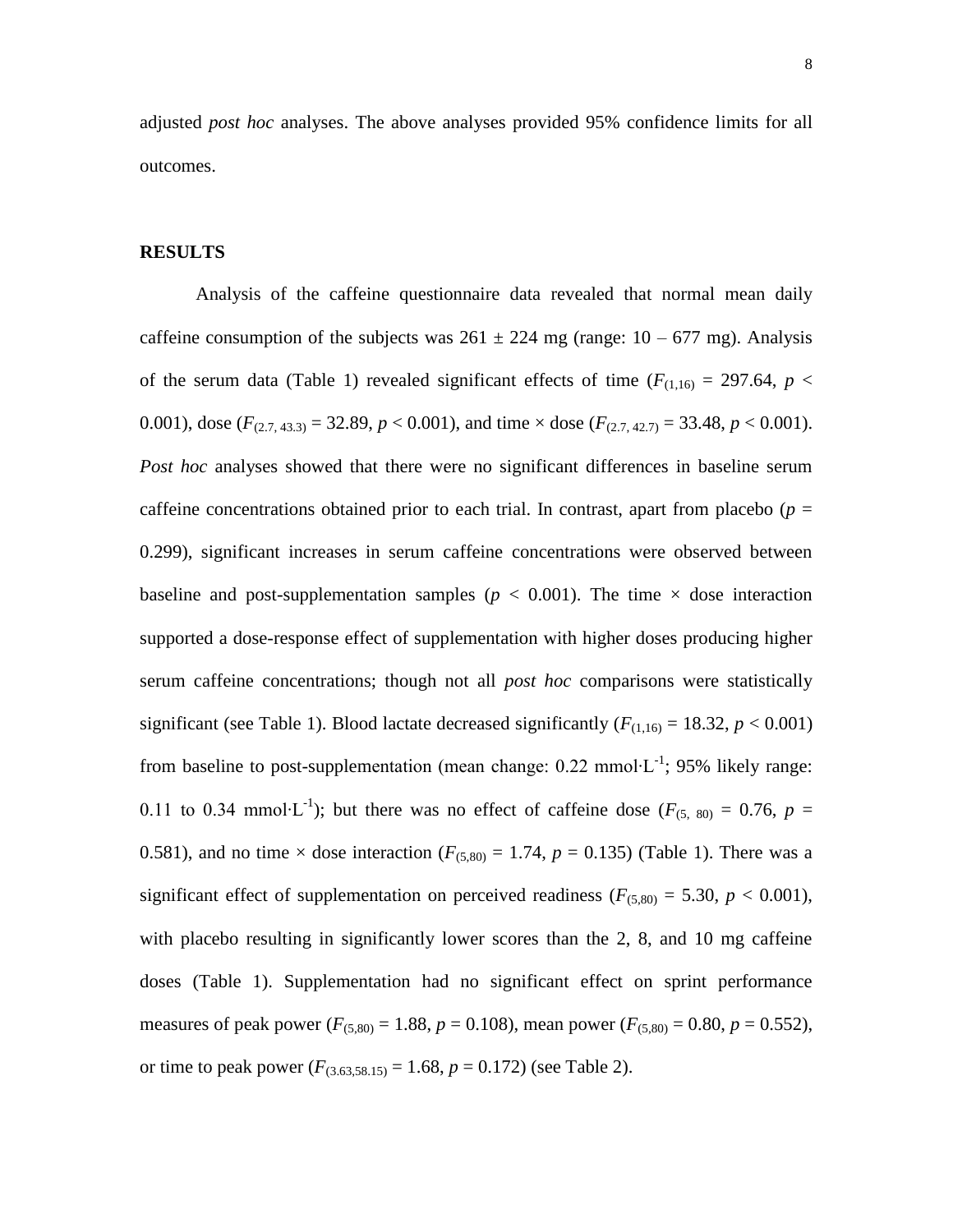| $\perp$ standard deviation.   |                                                     |                                      |                            |                              |                |
|-------------------------------|-----------------------------------------------------|--------------------------------------|----------------------------|------------------------------|----------------|
| <b>Caffeine dose</b>          | Serum caffeine concentration $(\mu q \cdot m)^{-1}$ | Blood lactate (mmol $\cdot L^{-1}$ ) |                            | <b>Readiness</b>             |                |
| $(mq \cdot kg \cdot bm^{-1})$ | Pre-                                                | Post-                                | Pre-                       | Post-                        | score (%)      |
|                               | supplementation                                     | supplementation                      | supplementation            | supplementation              |                |
| Placebo                       | $0.20 + 0.32^{\circ}$                               | $0.19 \pm 0.30$                      | $1.25 + 0.36^{\dagger}$    | $1.04 + 0.39$ <sup>g</sup>   | $46 + 19'$     |
|                               | $0.09 + 0.16^a$                                     | $3.68 + 2.01$                        | $1.20 \pm 0.30^{\circ}$    | $1.05 \pm 0.33^9$            | $67 + 15^{h}$  |
| 4                             | $0.19 \pm 0.36^a$                                   | $9.06 + 3.72^b$                      | $1.28 + 0.39$ <sup>f</sup> | $1.03 + 0.32$ <sup>9</sup>   | $65 + 19^{hi}$ |
| 6                             | $0.15 + 0.24$ <sup>a</sup>                          | $10.72 \pm 4.72$ <sup>bc</sup>       | $1.23 \pm 0.34^{\dagger}$  | $1.14 \pm 0.33$ <sup>g</sup> | $63 + 23^{hi}$ |
| 8                             | $0.04 + 0.10^a$                                     | $14.28 + 5.65^{\text{cd}}$           | $1.42 \pm 0.39^{\dagger}$  | $1.14 + 0.35^9$              | $74 + 13^{h}$  |
| 10                            | $0.20 + 0.39^{\circ}$                               | $17.6 + 8.14^{\circ}$                | $1.34 + 0.41$ <sup>T</sup> | $0.98 + 0.30^9$              | $70 + 21h$     |

**Table 1**. The effects of various doses of caffeine supplementation on pre-sprint measures of serum caffeine concentration, blood lactate and perceived readiness. Values are means standard deviation.

Note: bm = body mass; mean values with the same superscript in each column are not significantly different (*p* ≥ 0.05).

**Table 2**. The effects of caffeine supplementation on measures of maximal 10 s sprint  $c$  cycling performance. Values are means  $+$  standard deviation.

| ັ<br>Caffeine dose (mg kg bm <sup>-1</sup> ) | Peak power (W) | Mean power (W) | Time to peak power (s) |
|----------------------------------------------|----------------|----------------|------------------------|
| Placebo                                      | $1133 \pm 186$ | $767 + 117$    | $4.7 \pm 1.1$          |
|                                              | $1133 \pm 200$ | $769 + 113$    | $4.6 + 1.2$            |
|                                              | $1147 + 199$   | $784 \pm 125$  | $4.5 + 1.4$            |
| 6                                            | $1111 + 204$   | $772 + 115$    | $4.3 \pm 1.3$          |
|                                              | $1148 \pm 194$ | $774 \pm 104$  | $4.4 \pm 1.0$          |
| 10                                           | $1141 \pm 195$ | $776 \pm 105$  | $4.2 \pm 1.0$          |

Note:  $bm = body$  mass

#### **DISCUSSION**

The principal aim of this study was to examine the effects of caffeine supplementation on short-duration maximal-intensity sprint cycling. The main finding was that caffeine had no significant effect on any of the measures of sprinting performance. The absence of any significant effect of caffeine on short-duration ( $\leq 30$  s) sprinting performance confirms a number of previous reports (3,7,14,15,16,20,22), but contrasts with others (1,21). Though the majority of studies support the absence of an effect of caffeine on sprinting performance, it is difficult to explain why this is not always the case. However, the fact that there was no dose-response effect of caffeine on performance suggests that between-protocol differences in dosing strategies are unlikely to be a confounding factor. Indeed, there are no common factors that explain the above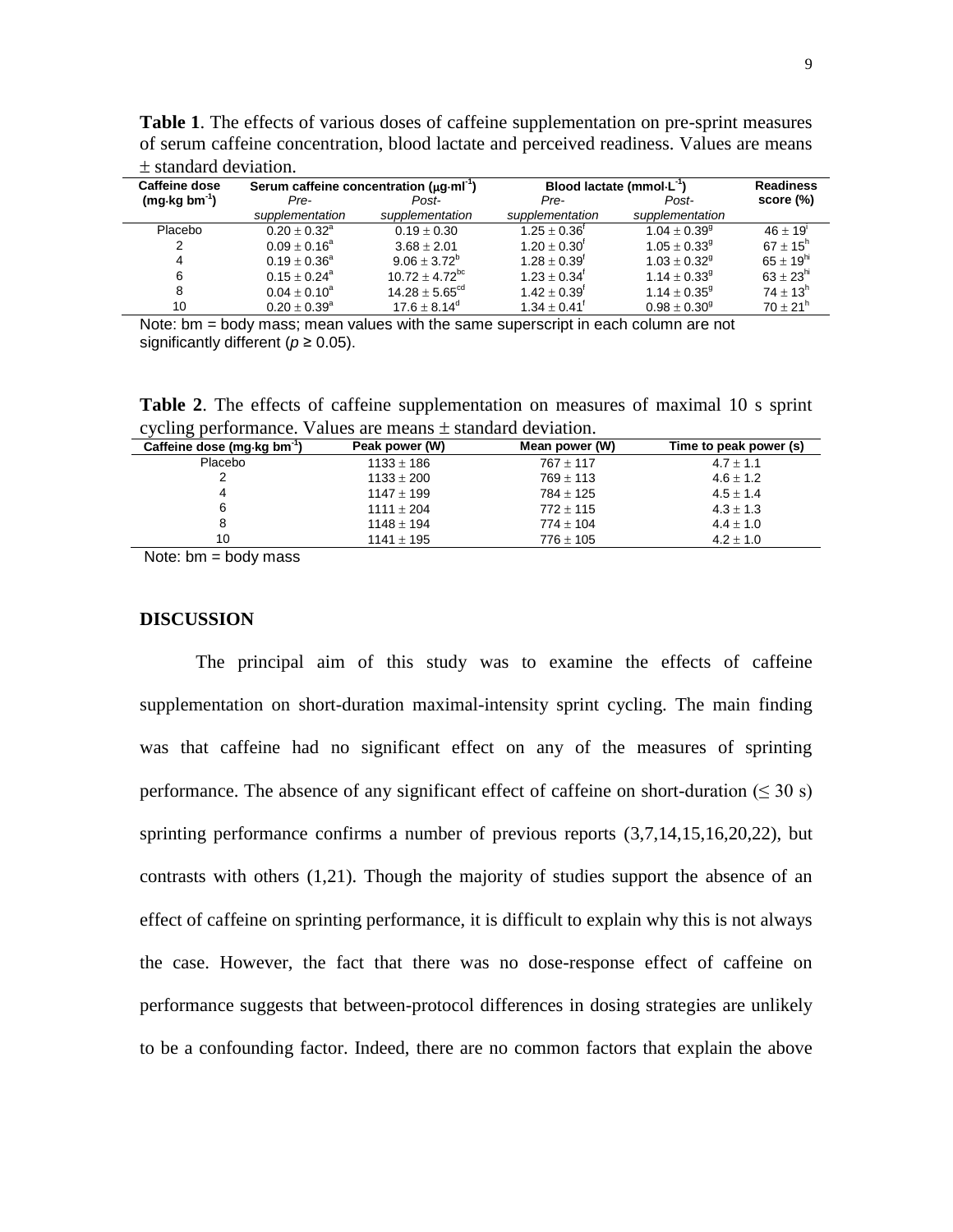discrepancies, though a failure to measure resting serum or urine caffeine concentrations in several studies  $(1,7,14,15,16,22)$  is a concern.

One of the biggest problems when conducting research into responses to caffeine supplementation is that of blinding subjects to the treatment. Given the pronounced side effects of 'jitteriness' and 'nervousness' that generally accompany acute caffeine administration (19), it is often the case that subjects are able to determine when they have taken the supplement. Moreover, manifestation of those same side effects makes it difficult for researchers to also maintain a blind perspective. In the present study, differences in perceived readiness scores between caffeine and placebo trials suggests that subjects were aware of when they had taken caffeine. However, despite this, subjects seemed unable to identify differences between the various doses used. Moreover, the absence of any subsequent effect of caffeine on performance suggests that knowledge of the supplement did not influence their motivation to give a maximal effort. Whilst the same may not have been the case if the duration of the sprints had been extended (23), the absence of an effect of caffeine on most 30 s sprint trials (3,7,14,15,16), diminishes the possibility of a placebo effect (2) influencing the results.

A secondary aim of the present study was to examine the effects of caffeine on resting blood lactate concentration. If, as reported, caffeine has no effect on lactate release by the working muscles (6,12), then, since many studies have shown a caffeineinduced increase in blood lactate during constant-intensity exercise (11), an increase in blood lactate would be expected during resting conditions. However, the results of the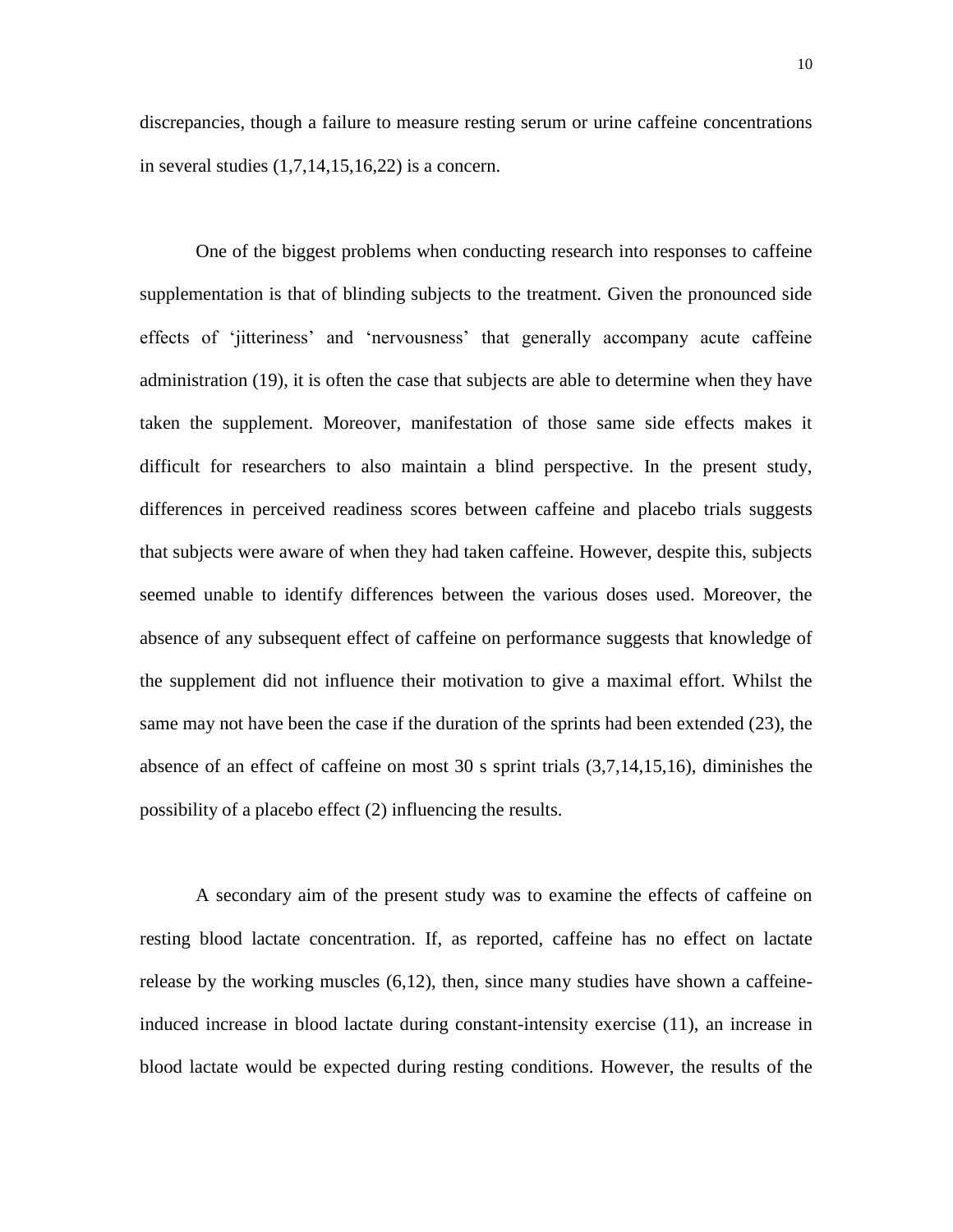present study showed that regardless of the dosage used, caffeine had no significant effect on resting blood lactate; indeed, values significantly reduced across the 50 minute pretrial resting period. Whilst it is possible that subtle differences in exercise intensity as a result of caffeine supplementation could explain many of the aforementioned elevations in blood lactate, more research is needed to clarify.

In summary, the results of this study suggest, in conjunction with a number of previous reports, that caffeine supplementation has no significant effect on short-duration  $(\leq 30 \text{ s})$  sprinting performance. Moreover, the absence of any effect on performance does not appear to be dose related. Given that caffeine appears to exert its effect via a central mechanism, and that the effects of caffeine on endurance exercise are well established, further research with rigorous methodological control is required to clarify the duration of exercise for which caffeine ceases to be ergogenic. Finally, if caffeine does indeed have no effect on sprinting performance, it is difficult to reconcile the positive effects of caffeine in some tests of repeated sprint performance, particularly since such effects have been observed from the start of each protocol (10,18).

## **PRACTICAL APPLICATIONS**

The removal of caffeine from the WADA list of controlled substances in 2004 opened up opportunities for athletes to exploit its ergogenic effects. Nevertheless, although previous research supports positive effects in endurance exercise, the results of this study show that caffeine has no effect on short-duration sprinting performance, regardless of the dosage used.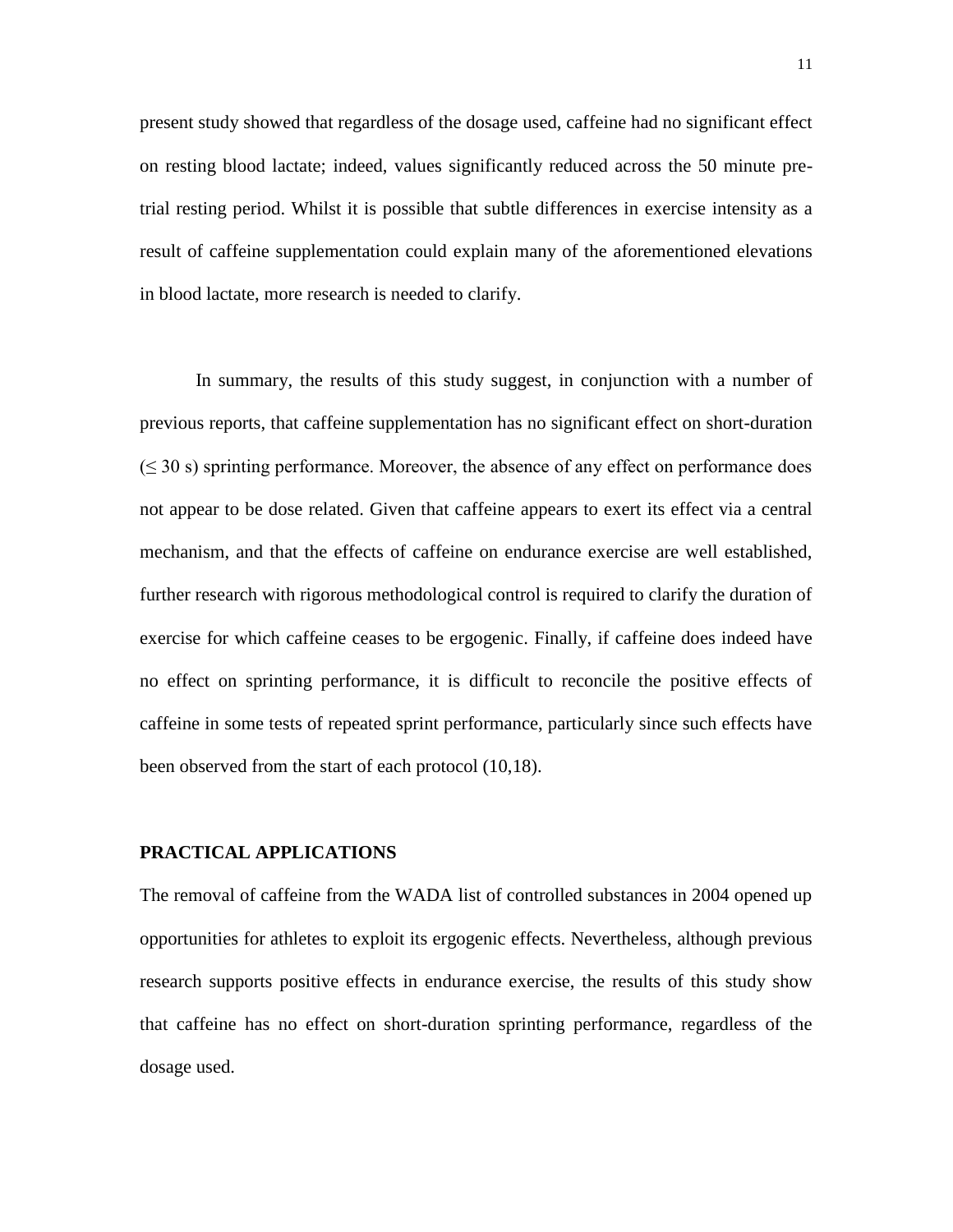# **Acknowledgements**

The authors would like to express their gratitude to all the participating subjects for their enthusiasm and commitment to this investigation, and to St Mary's University College, School of Human Sciences Research Support Fund for funding this research.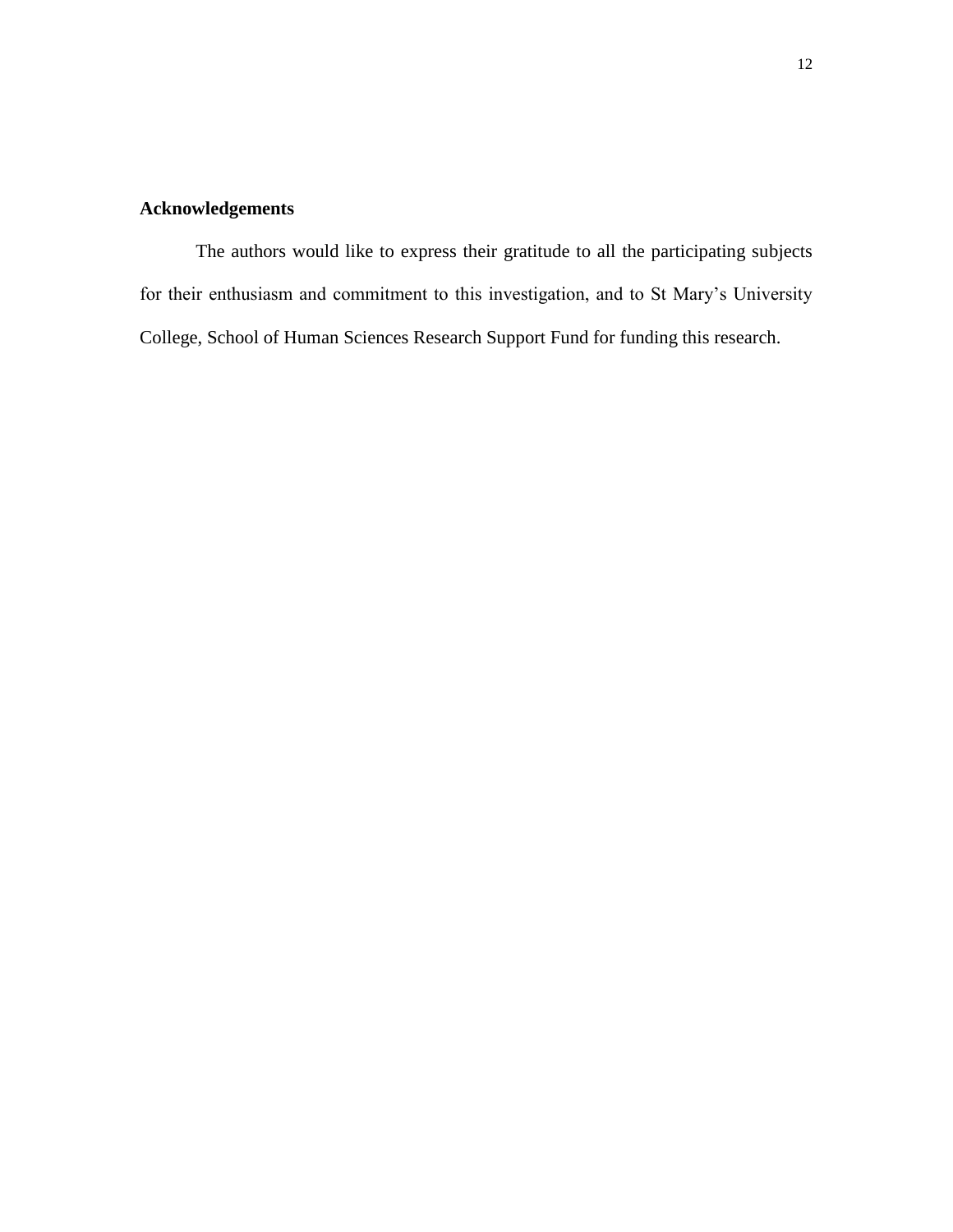## **REFERENCES**

- 1. Anselme, F, Collomp, K, Mercier, B, Ahmaidi, S, and Prefaut, C. Caffeine increases maximal anaerobic power and blood lactate concentration. *Eur J Appl Physiol Occup Physiol* 65: 188-191, 1992.
- 2. Beedie, CJ, Stuart, EM, Coleman, DA, and Foad, AJ. Placebo effects of caffeine on cycling performance. *Med Sci Sports Exerc* 38: 2159-2164, 2006.
- 3. Bell, DG, Jacobs, I, and Elerington, K. Effect of caffeine and ephedrine ingestion on anaerobic exercise performance. *Med Sci Sports Exerc* 33: 1399-1403, 2001.
- 4. Bruce, CR, Anderson, ME, Fraser, SF, Stepto, NK, Klein, R, Hopkins, WG, and Hawley, JA. Enhancement of 2000-m rowing performance after caffeine ingestion. *Med Sci Sports Exerc* 32: 1958-1963, 2000.
- 5. Burke, LM. Caffeine and sports performance. *Appl Physiol Nutr Metab* 33: 1319- 1334, 2008.
- 6. Chesley, A, Howlett, RA, Heigenhauser, GJ, Hultman, E, and Spriet, LL. Regulation of muscle glycogenolytic flux during intense aerobic exercise after caffeine ingestion. *Am J Physiol* 275: R596-603, 1998.
- 7. Collomp, K, Ahmaidi, S, Audran, M, Chanal, JL, and Prefaut, C. Effects of caffeine ingestion on performance and anaerobic metabolism during the Wingate Test. *Int J Sports Med* 12: 439-443, 1991.
- 8. Davis, JK, and Green, JM. Caffeine and anaerobic performance. *Sports Med* 39: 813- 832, 2009.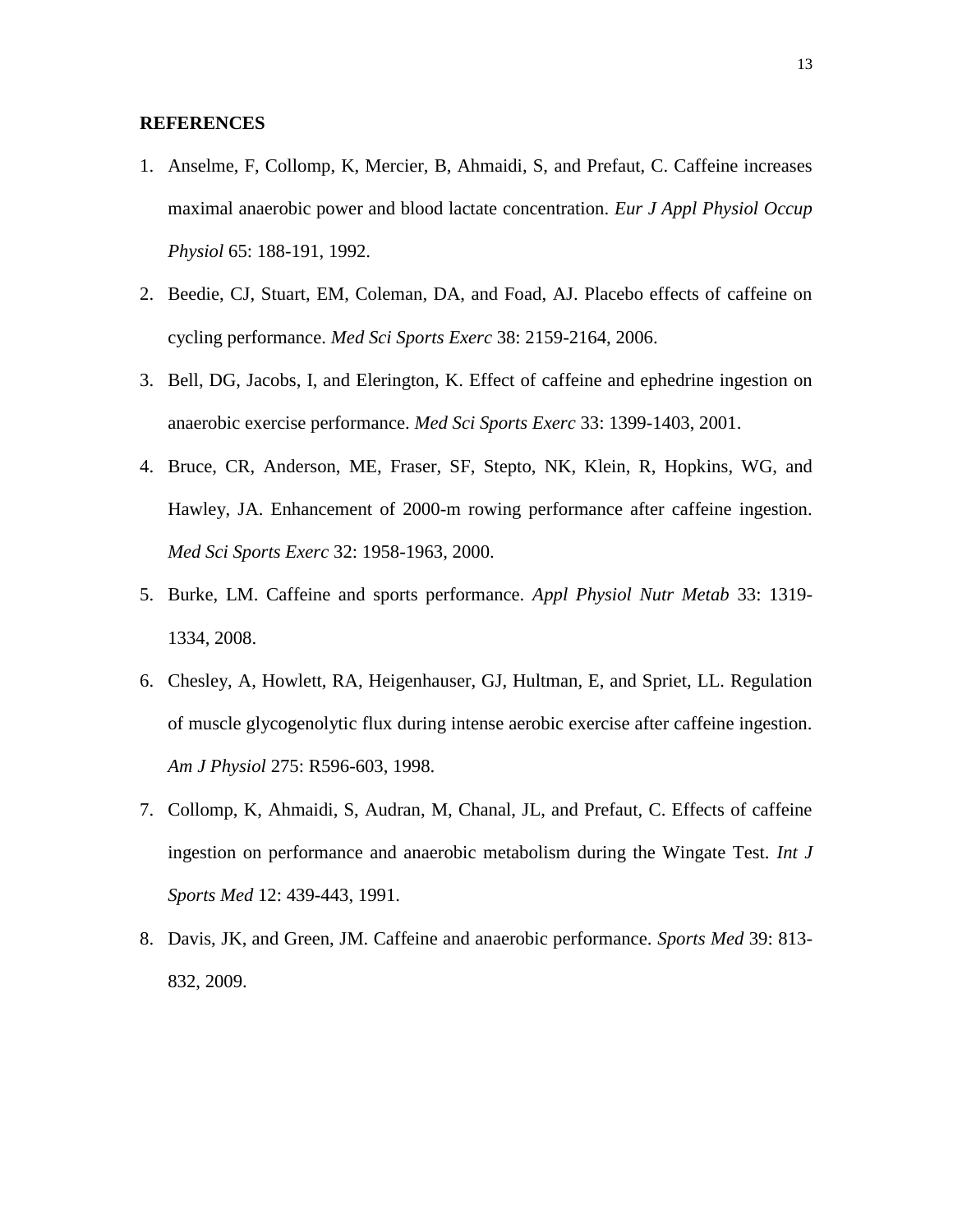- 9. Durnin, JV, and Womersley, J. Body fat assessed from total body density and its estimation from skinfold thickness: measurements on 481 men and women aged from 16 to 72 years. *Br J Nutr* 32: 77-97, 1974.
- 10. Glaister, M, Howatson, G, Lockey, RA, Abraham, CS, Goodwin, JE, Foley, P, and McInnes, G. Caffeine supplementation and multiple sprint running performance. *Med Sci Sports Exerc* 40: 1835-1840, 2008.
- 11. Graham, TE. Caffeine and exercise: metabolism, endurance and performance. *Sports Med* 31: 785-807, 2001.
- 12. Graham, TE, Helge, JW, MacLean, DA, Kiens, B, and Richter, EA. Caffeine ingestion does not alter carbohydrate or fat metabolism in human skeletal muscle during exercise. *J Physiol* 529: 837-847, 2000.
- 13. Graham, TE, and Spriet, LL. Metabolic, catecholamine, and exercise performance responses to various doses of caffeine. *J Appl Physiol* 78: 867-874, 1995.
- 14. Greer, F, Morales, J, and Coles, M. Wingate performance and surface EMG frequency variables are not affected by caffeine ingestion. *Appl Physiol Nutr Metab* 31: 597-603, 2006.
- 15. Hoffman, JR, Kang, J, Ratamess, NA, Jennings, PF, Mangine, GT, and Faigenbaum, AD. Effect of nutritionally enriched coffee consumption on aerobic and anaerobic exercise performance. *J Strength Cond Res* 21: 456-459, 2007.
- 16. Lorino, AJ, Lloyd, LK, Crixell, SH, and Walker, JL. The effects of caffeine on athletic agility. *J Strength Cond Res* 20: 851-854, 2006.
- 17. Nawrot, P, Jordan, S, Eastwood, J, Rotstein, J, Hugenholtz, A, and Feeley, M. Effects of caffeine on human health. *Food Addit Contam* 20: 1-30, 2003.